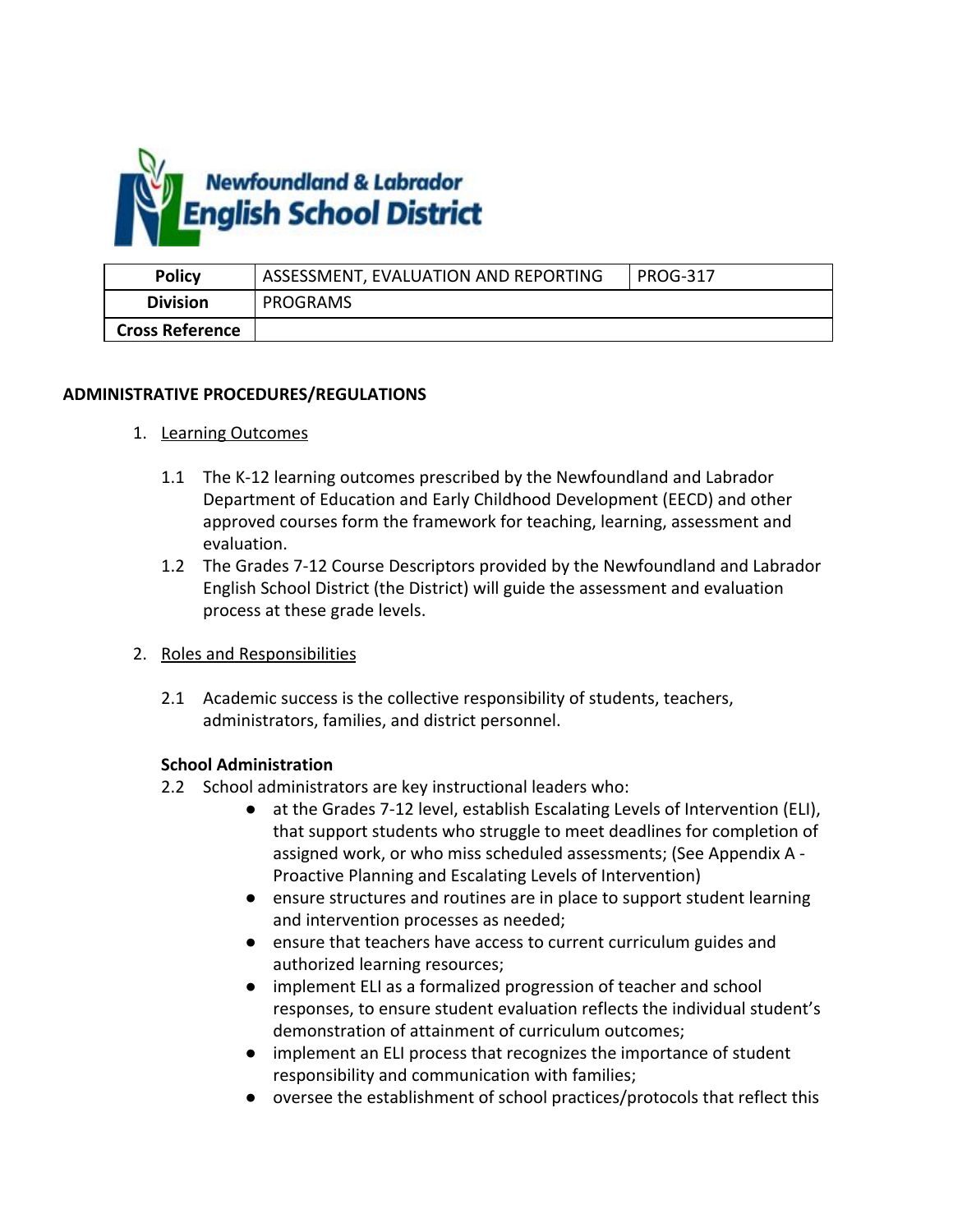policy;

- promote academic rigor and high expectations for both students and staff;
- promote responsive teaching;
- schedule for the EECD's recommended time allocations as outlined in the Program of Studies and specific curriculum guides which are accessible at: <http://www.ed.gov.nl.ca/edu/k12/curriculum/index.html>

# **Teachers**

- 2.3 Teachers use prescribed curriculum outcomes and differentiated instruction and assessment to respond to the individual learning needs of students, and promote academic rigor and high expectations for all. Teachers:
	- determine and implement, in consultation with school administration and the service delivery team (if applicable), meaningful interventions based on the needs of their students;
	- exercise their professional judgement in accurately assessing, evaluating and reporting student achievement;
	- follow the EECD's recommended time allocations as outlined in the Program of Studies and specific curriculum guides which are accessible through the EECD's website at: <http://www.ed.gov.nl.ca/edu/k12/curriculum/index.html>
	- inform administration in the event that specific outcomes for a course or program will not be completed. In such circumstances, an appropriate instructional plan will be developed and implemented in consultation with appropriate district personnel;
	- provide families with access to curriculum outcomes: <http://www.ed.gov.nl.ca/edu/k12/curriculum/>
	- provide ongoing descriptive feedback that is clear, meaningful, and timely to support improved learning and achievement;
	- provide opportunities for student involvement in the assessment process

# **Students**

- 2.4 Students are expected to be present, prepared and responsible for their learning. Students:
	- accept opportunities for involvement in the assessment process
	- complete assessments when they are scheduled;
	- submit work on time;
	- participate in academic interventions when offered;
	- work to the best of their abilities, in an academically honest manner and adhere to the classroom/school Code of Conduct;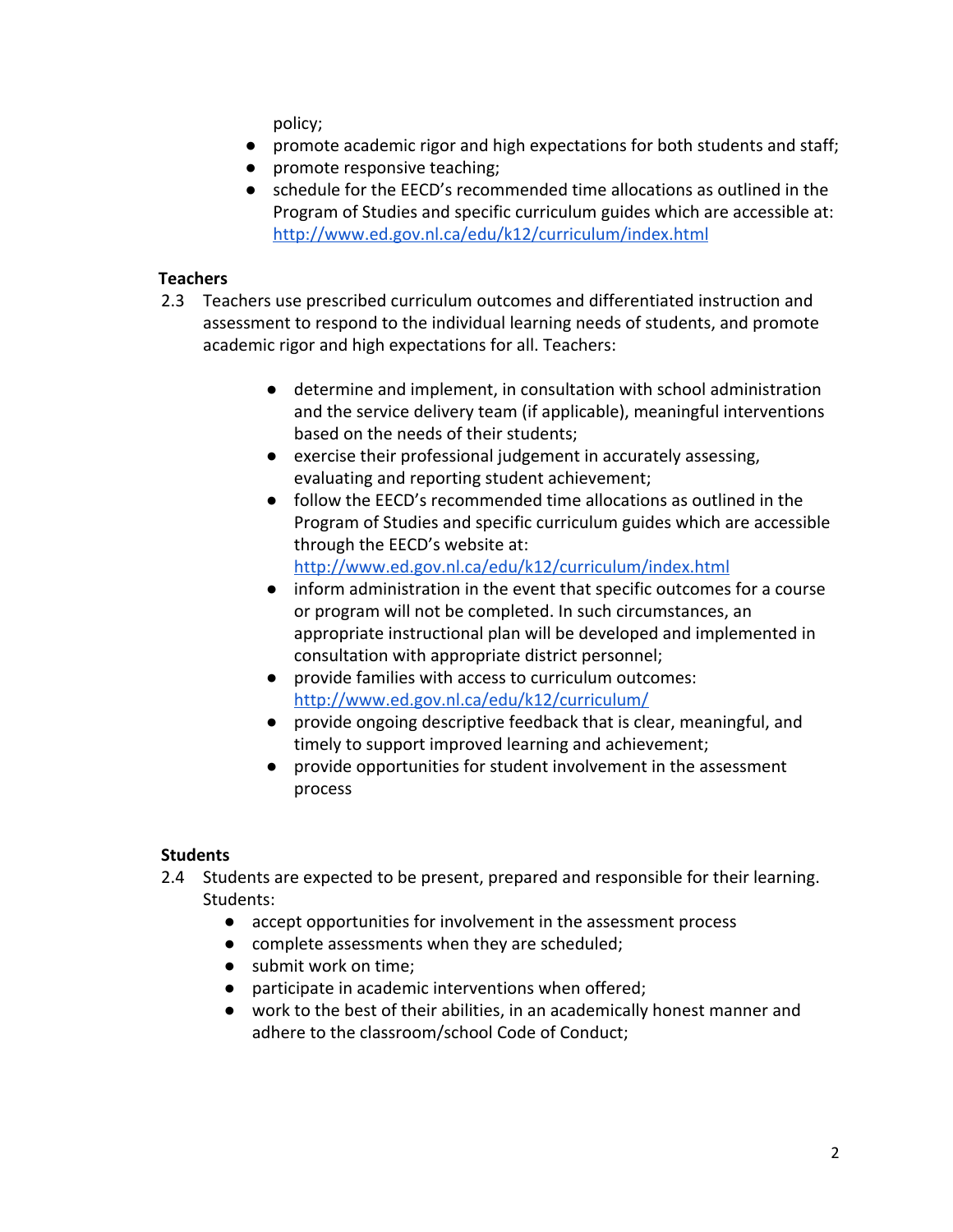# **Families**

- 2.5 Learning is a partnership between the school and the home. Families:
	- communicate with the school regarding their child's academic progress;
	- ensure their child is present and prepared for learning;
	- participate in curriculum nights and family-teacher conferences after reporting periods;
	- provide current contact information;
	- schedule family travel and events outside of the instructional day, particularly, when significant assessment events are scheduled (extenuating circumstances should be discussed with administration);
	- support the school's academic intervention process.

# **District**

- 2.6 The District will be responsible for updating these regulations as required. The District:
	- ensures that administrators and teachers can avail of ongoing professional learning in the area of assessment, evaluation, and reporting;
	- supports and encourages school administrators to collaborate on school-wide guidelines regarding assessment, evaluation and approaches to intervention.

# 3. Professional Practice

# 3.1 **Professional Judgement**

Professional judgement is informed by professional knowledge of curriculum outcomes, context, evidence of learning, and assessment that measures success in student learning. In exercising professional judgement, teachers commit to:

- accurate, equitable and bias-free assessment, evaluation and reporting practices.
- the consideration of the diverse needs of the student population and creating opportunities for all students to achieve success.

# 3.2 **Types of Assessment**

Teachers will design assessments using the framework of: assessment as learning, assessment for learning, and assessment of learning. Evidence of student achievement for evaluation is collected over time from a variety of sources: observations, conversations, and student products. (PROG-317 link)

# 3.3 **Assessment Tools**

Teachers will obtain assessment information through a variety of means, which may include but is not limited to formal and informal observations, discussions, learning conversations, questioning, conferences, homework, tasks done in groups, demonstrations, projects, portfolios, lab reports, performances, peer and self-assessments, essays, assignments and tests/quizzes.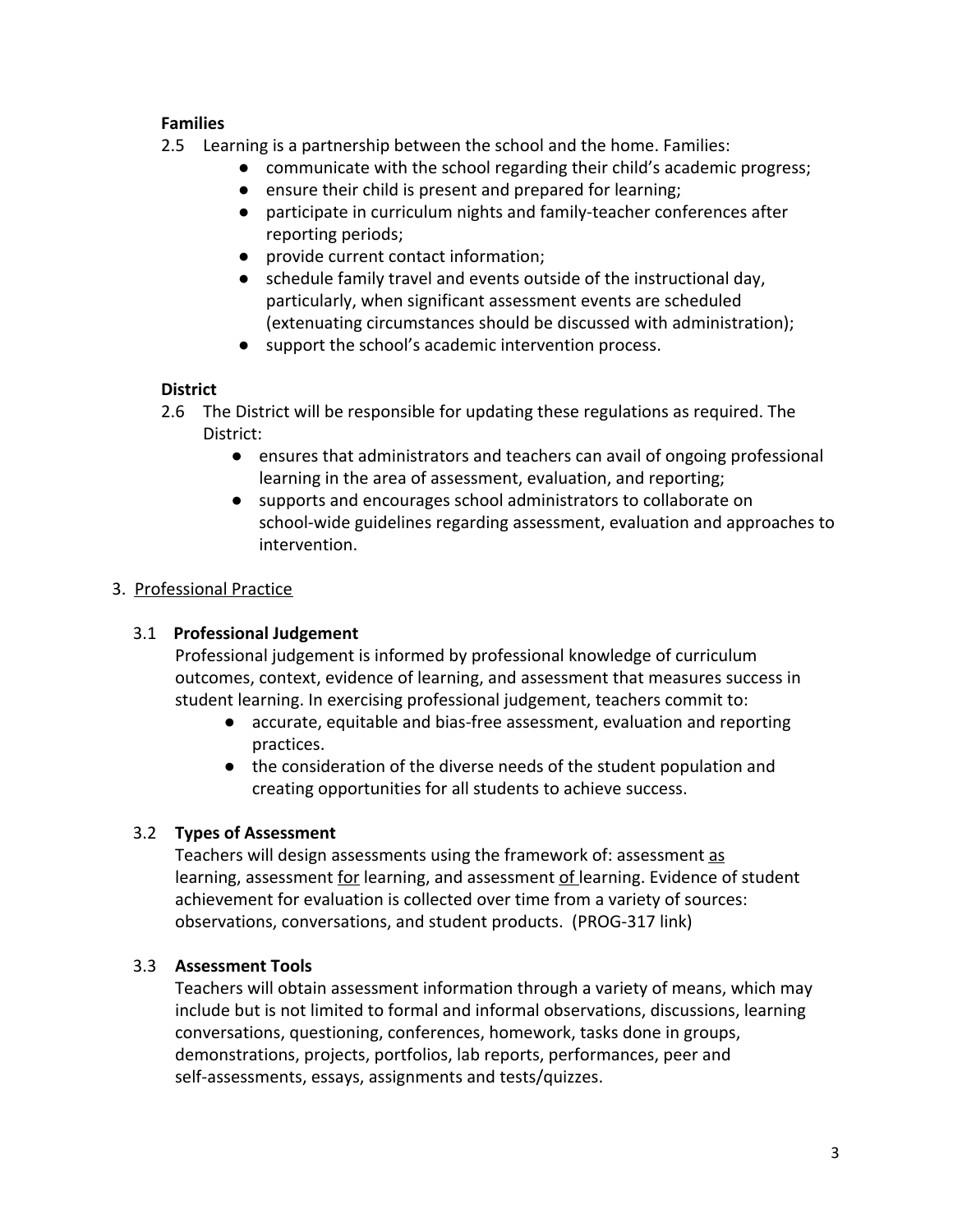# 3.4 **Communication about Assessment, Evaluation, and Reporting**

In addition to formal reporting periods, communication with families and students about student achievement is continuous throughout the year.

- The District's Assessment, Evaluation, and Reporting Policy/Administrative Regulations will be communicated to students and families at the beginning of the school year and at other appropriate points throughout the school year.
- **For Grades 7-12,** the regulations regarding late and missed assignments and or assessments, as well as academic honesty, will be communicated to students and families.

# 3.5 **Professional Judgement and Reporting**

Teachers have a duty to ensure that report cards are fully and properly completed and processed.

- Reporting should reflect the achievement of curriculum outcomes, as demonstrated to that point in time.
- Determining a report card grade will involve the teacher's professional judgement and interpretation of evidence. Special consideration should be given to more recent evidence of learning. In Grades 7-12**,** this aspect of professional practice is in keeping with the recognition that the process is not simply a computer calculation of a student's mark based entered into a program.

# 4. Assessment Practices

# **K-12 Regulations**

- 4.1 School administrators oversee the establishment of school guideline that reflect this policy.
- 4.2 There will be a planned approach to assessment and evaluation, which includes using a variety of assessment practices to gather data/evidence of learning to determine the student's level of achievement.
- 4.3 Assessment and evaluation practices will foster and reflect the holistic development of the student. These practices will respect the uniqueness of each student.
- 4.4 Learning outcomes that appear in multiple subject areas may be assessed through a cross curricular approach.
- 4.5 Assessment data is obtained from internal (school-based) sources and external (provincial) sources. This assessment data will be used to inform decisions for individual students.
- 4.6 Administrators and teachers will use assessment data on an ongoing basis and during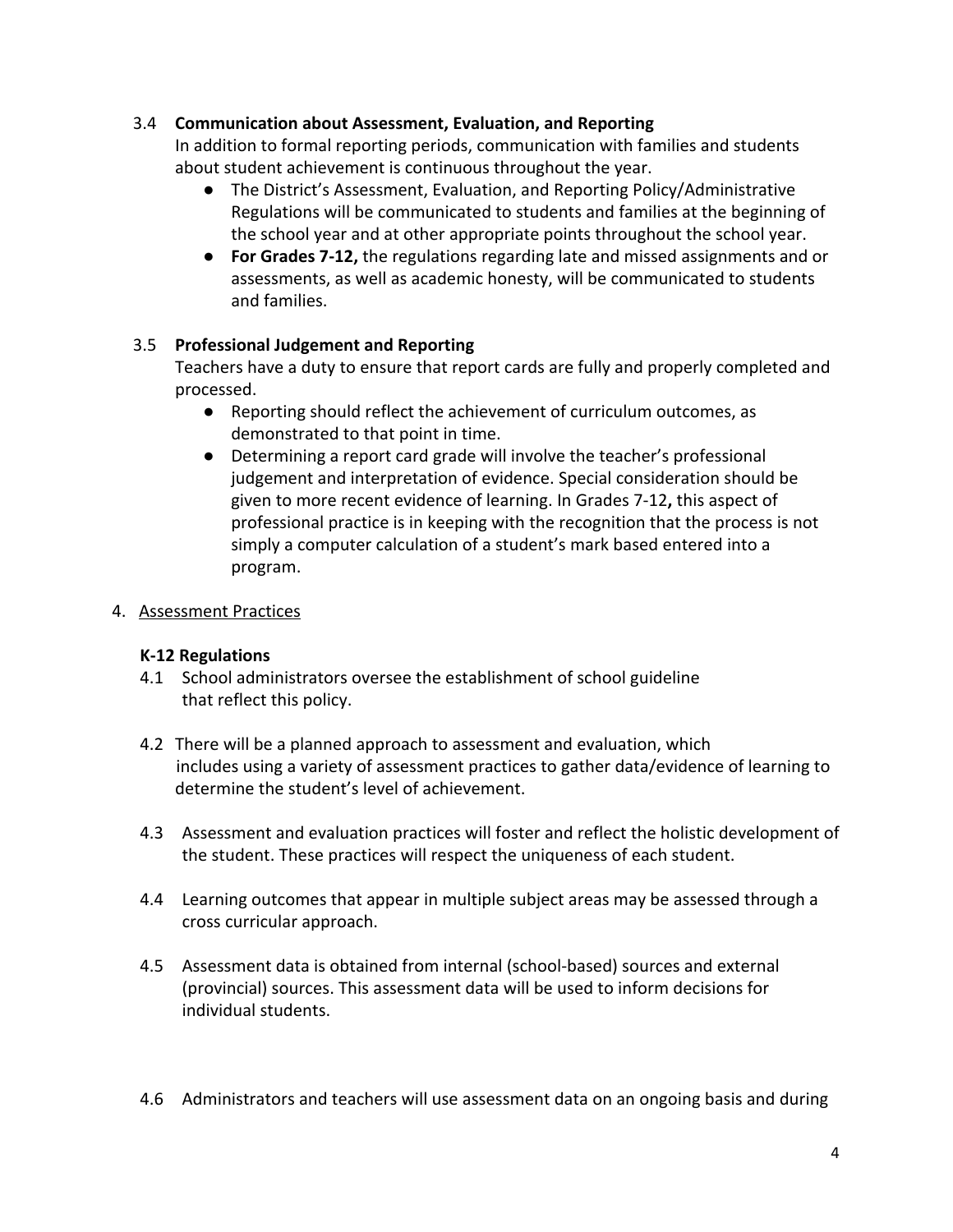reporting periods to identify and respond to students who have difficulty achieving curriculum outcomes.

- 4.7 Assessment and evaluation should include knowledge and comprehension levels and the processes of application, analysis, synthesis, and evaluation.
- 4.8 Teachers will inform students of the learning outcomes and criteria for student achievement.
- 4.9 Teachers will maintain samples of each student's progress and achievement.
- 4.10 Teachers will use both formative and summative assessment practices.
- 4.11 Daily homework is considered practice work and will be used for formative purposes only. Any feedback of this work will not be included in the summative grading for the course.
- 4.12 Timely feedback is important for student learning. Assessment results will be communicated to students within ten school days, unless there is an extenuating circumstance.
- 4.13 The assessment and evaluation plan for a student will be determined by the Individual Education Plan (IEP) Process, if applicable.
- 4.14 Adaptations, accommodations and/or exemptions related to assessments administered by EECD or the District will follow the end of level guidelines outlined by EECD:

 [Kindergarten to Grade 9](http://www.ed.gov.nl.ca/edu/k12/evaluation/crts/index.html) [High School \(Grades 10-12\)](http://www.ed.gov.nl.ca/edu/k12/studentsupportservices/publications/accommodationpolicy.pdf)

### **Grades K-6 Regulations**

- 4.15 Language Arts Assessment portfolios will be maintained using the direction outlined in the NLESD K-6 Language Assessment: Support Document.
- 4.16 Primary and elementary teachers adhere to curriculum guides that emphasize using a variety of assessment types, with limited quizzes/tests.

# **Grades 7-12 Regulations**

- 4.17 Teachers will inform families, using Course Descriptors, how students will be assessed and evaluated at the annual curriculum orientation session.
- 4.18 School-based exemption programs for mid-year and final examinations are not permitted.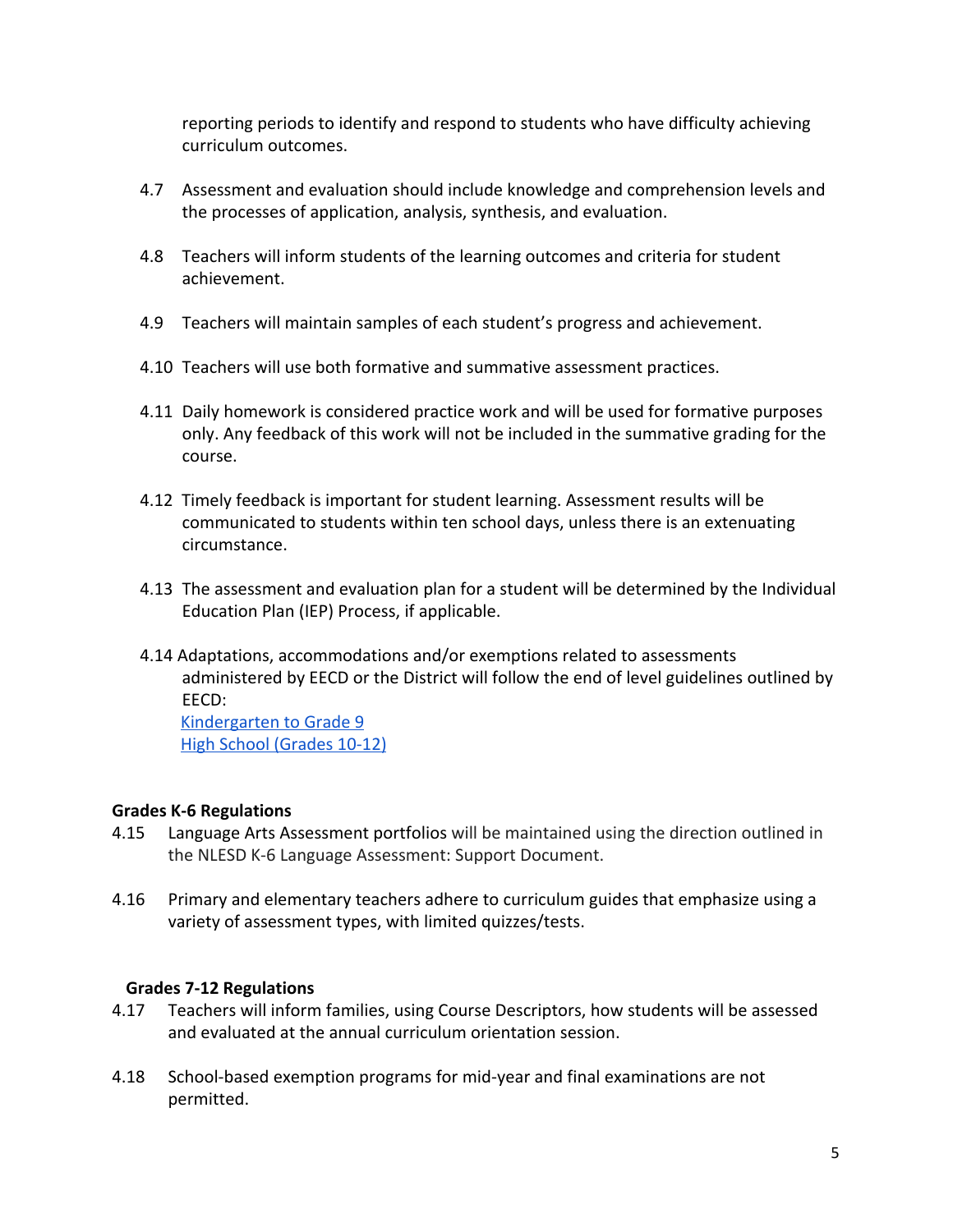- 4.19 Intermediate grades will not have mid-year exams. Cumulative testing will not be used to replace mid-year exams at these grade levels.
- 4.20 Final examinations (assessing the entire course) will be administered in Mathematics, Science and English Language Arts at the 7-9 level.
- 4.21 Mid-year and final examinations at the senior high level will occur over a maximum 5 day period. Schools with a large high school student population where there might be a number of student scheduling conflicts, may apply to the Regional Assistant Director (Programs) by December 15th for (Mid-year) or by May 1 for (Final) to request approval for one additional day. If approved, the extra day will be the Monday following exam week.
- 4.22 As part of the ongoing assessment process for senior high, mid-year examinations will be returned to students and reviewed prior to the release of second term report cards.
- 4.23 Mid-year (Grades 10-12) and final examination periods (Grades 7-12) will be communicated annually by the Associate Director of Education (Programs).
- 4.24 At the senior high level, mid-year and final examinations will occur in courses as indicated in course descriptors and will be two hours in length.
- 4.25 Assessments which are non-cumulative (i.e unit tests) and/or opportunities for interventions (such as credit rescue, second chance opportunities, missed assessments) will occur in school during the mid-year and final examination periods for subjects in the General Program. Specifically: English 1202, English 2202, English 3202, Math 1202, Math 2202, Math 3202, Science 2200, Science 3200, Environmental Science 3205 and World Geography 3200.
- 4.26 Any student passing a final examination will receive the mark on the final exam as the final grade, if it is a higher grade than the combined grade.
- 4.27 Final examinations will be secured in the school until the end of September of the following school year.
- 4.28 Schools will develop processes to support students who were unsuccessful in a course. (i.e. credit recovery <http://www.ed.gov.nl.ca/edu/k12/highschool/Section5.pdf>, supplementary exam, and other appropriate interventions)
- 4.29 The NLESD may develop and administer common District examinations (these may include formative and performance based exams). Specific courses will vary from year to year. The common assessment program will be communicated to schools in June of the preceding school year.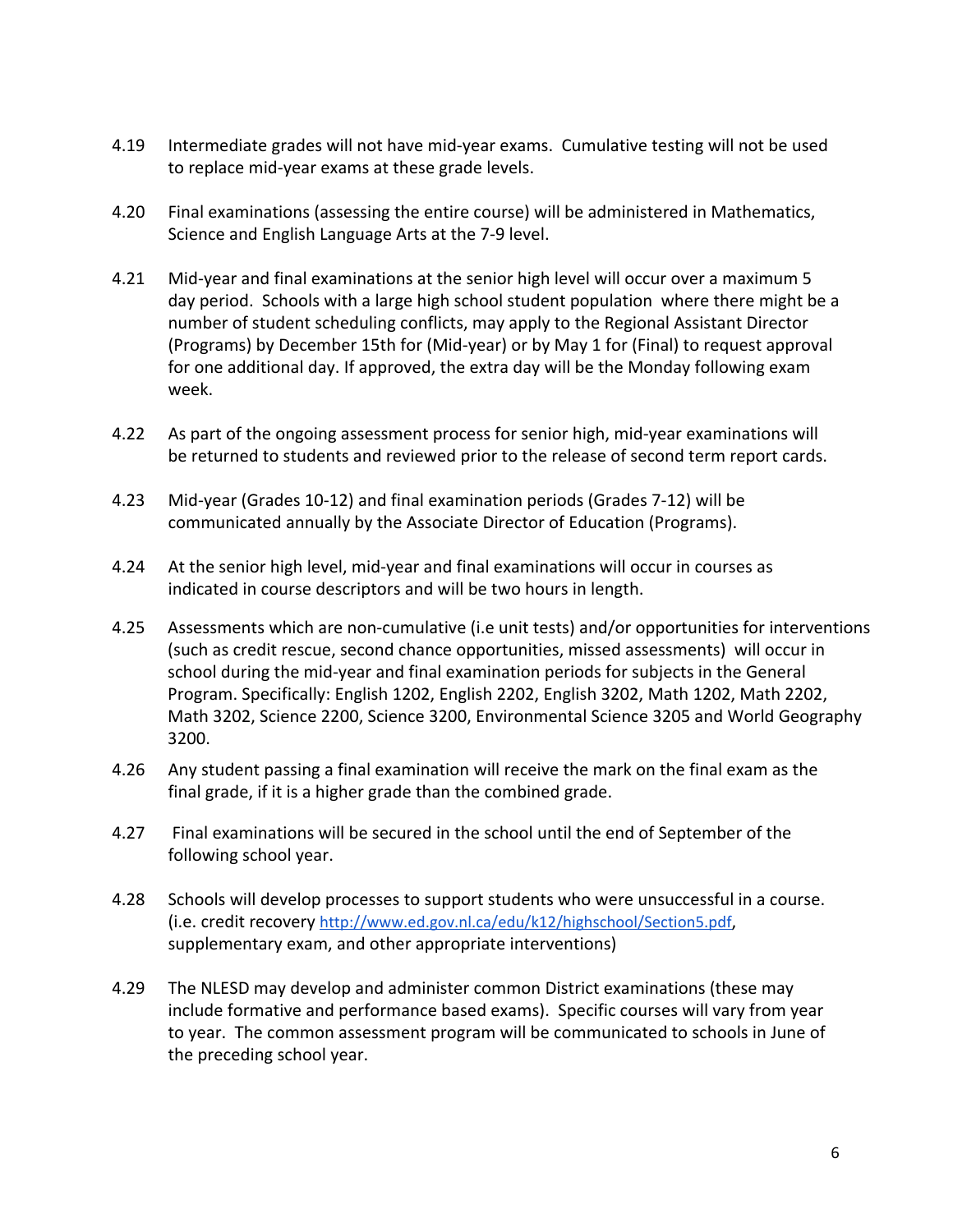- 4.30 Except in circumstances where a student is attempting to finish previously assigned work that was not completed during the reporting period, no unit tests or major projects will be scheduled for completion during the week prior to or during the week of mid-year or final examinations.
- 4.31 Students will not be required to write more than two unit tests or examinations on a given day.

### **Grades 4-12 Regulations**

- 4.32 Teachers will provide students with a minimum of five school days notice in advance of end of unit assessments.
- 4.33 Summative assessments will not be administered or due immediately after a long weekend or on the first three days following a major holiday period as per the NLESD School Calendar.

## **Late or Missed Assignments**

- 4.34 Students are expected to submit assignments on scheduled due dates. If the reason for missing an assignment is deemed valid, the teacher sets a new submission date and advises the family.
- 4.35 When assignments are not submitted on time for invalid reasons, teachers:
	- assign a value of zero as a placeholder until appropriate assignment is completed;
	- engage in intervention strategies to the degree possible and practical;
	- notify families in a timely manner using effective two way communication that the assignment is late;
	- notify school administration if interventions do not successfully resolve the problem.
	- 4.36 A school staff may develop a process for deducting marks for the late/missing work when the reason for the lateness is invalid. If schools adopt mark deduction as a school-wide process, they will develop school guidelines that align with the NLESD Assessment, Evaluation and Reporting Policy. These guidelines will be communicated to the Family of Schools SEO.
	- 4.37 When late/missing assignments are accepted, a fair and final deadline will be determined. This deadline should not exceed the reporting period in which the assignment was due. Exceptions may be made for assignments that are due near the end of a reporting period.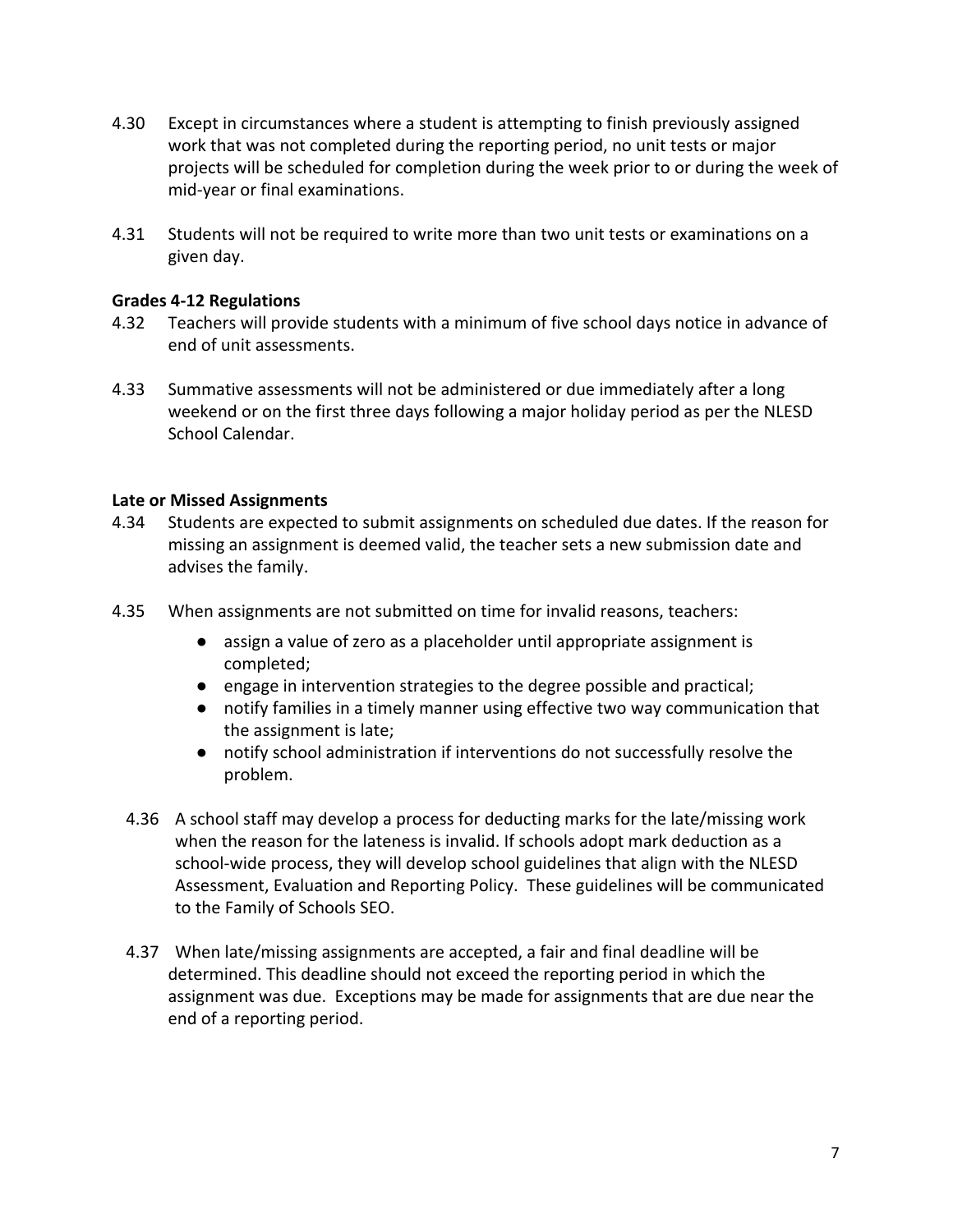## **Missed Assessments (Tests and Quizzes)**

- 4.38 Students are expected to complete assessments at scheduled times and adhere to due dates.
- 4.39 School administrators will oversee the establishment of school-wide guidelines regarding valid reasons for missing assessments.
- 4.40 If a student misses an assessment, it must be for a valid reason, which is verified by the family.
- 4.41 Schools are expected to establish a monitoring system for students who repeatedly miss assessments.
- 4.42 Students who miss assessments for reasons deemed valid will have the opportunity to demonstrate their learning on the assessed outcomes in a manner and time that is determined by the teacher. This may include, but is not limited to:
	- administering the same assessment if it is determined to be still valid;
	- administering an alternate assessment;
	- assessing the outcomes by an alternate method.
- 4.43 When an assessment is not completed on an assigned date for invalid reasons, the teacher will notify the family and the school administration and utilize one or more of the following responses:
	- administer the assessment on an alternate date;
	- assess the outcomes using an alternate method (another assessment);
	- initiate a mark reduction for the completed assessment, if consistent with school-wide practices;
	- use zero as a placeholder and refer the student to the Escalating Levels of Intervention process for recurring incidences;
	- apply consequences in line with the School Code of Conduct and a zero may stand when a student refuses to complete an assessment.
- 4.44 Teachers will exercise professional judgement and use all evidence of learning in determining a student's report card grade - for example, replacing a mark with a higher mark, if a student has demonstrated increased knowledge and/or skills related to particular outcomes.
- 4.45 Medical documentation is required when a student misses a mid-year or final exam. Extenuating circumstances are considered by school administration on a case-by-case basis.

### **Academic Honesty**

It is expected that all students act in an honest manner. Lack of academic honesty occurs when a student plagiarizes or cheats. Any student who, through accident or otherwise, engages in any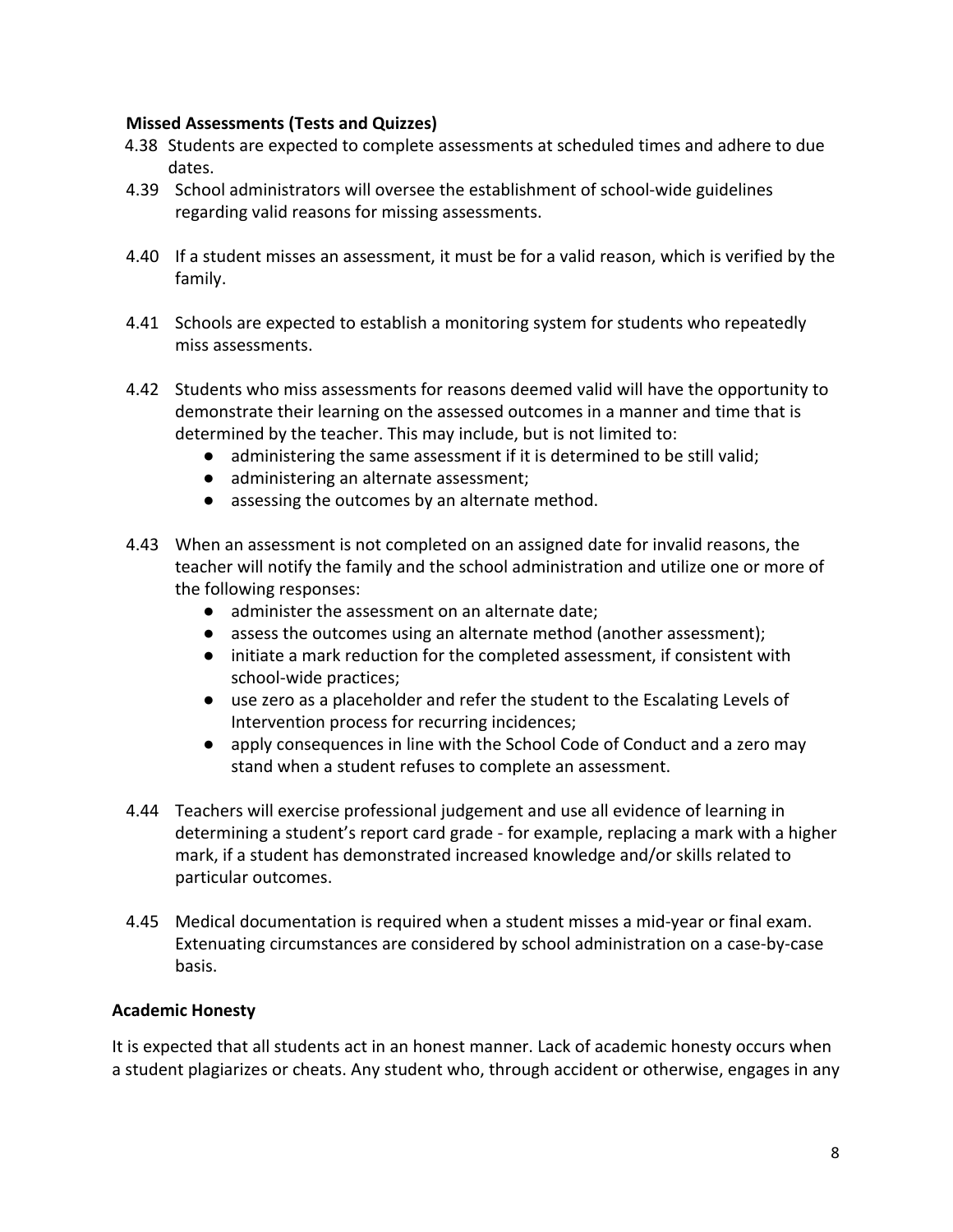form of plagiarizing, cheating or academic dishonesty has not provided evidence of their own learning.

- 4.46 Teachers will communicate and reinforce expectations of academic honesty with students.
- 4.47 When responding to academic dishonesty, teachers will contact their school administration and the student's family.
- 4.48 When determining the appropriate response and support for the student, the school administration and teachers will consider contributing factors.
- 4.49 Based on consideration of the contributing factors and the professional judgement of the teacher, in consultation with the school administration, consequences may include, but are not limited to:
	- disciplinary action in accordance with the school's Code of Conduct (e.g., suspension from school and/or school activities);
	- an opportunity to complete a similar assessment with a possible mark reduction as determined by the teacher and the school administration;
	- a mark of zero on the assessment.

# **Second Chance Opportunities (7-12)**

Responsive teaching and providing students with multiple opportunities to learn and demonstrate learning is supported by research and should be part of day-to-day instruction.

- 4.50 Second chance opportunities are not an automatic mechanism for increasing a student's grade.
- 4.51 It is not practical for second chance opportunities to be available for all assessments.
- 4.52 When developing school wide guidelines regarding second chance opportunities the following will be considered by the school administration and staff:
	- any improvement will be reflected in the student's overall achievement;
	- second chance opportunities are at the discretion of the teacher
	- second chance opportunities may be considered for important curriculum outcomes necessary for future learning that are usually assessed at the end of a unit of study. However, teachers may use their discretion to provide second chance opportunities for any of their own assessments.
	- students must complete prerequisite work if required by the teacher to engage in a second chance learning opportunity. Some examples of prerequisite work include, but are not limited to: attending tutorials, correcting mistakes on returned assessments based on teacher feedback, engaging in independent study, etc.
	- the timing and the format of the second chance will determined and communicated by the teacher
- 4.53 Second chance opportunities will be an important component of intervention plans for students who are experiencing difficulty achieving learning outcomes. If second chance opportunities are required multiple times, the student's educational program will be reviewed.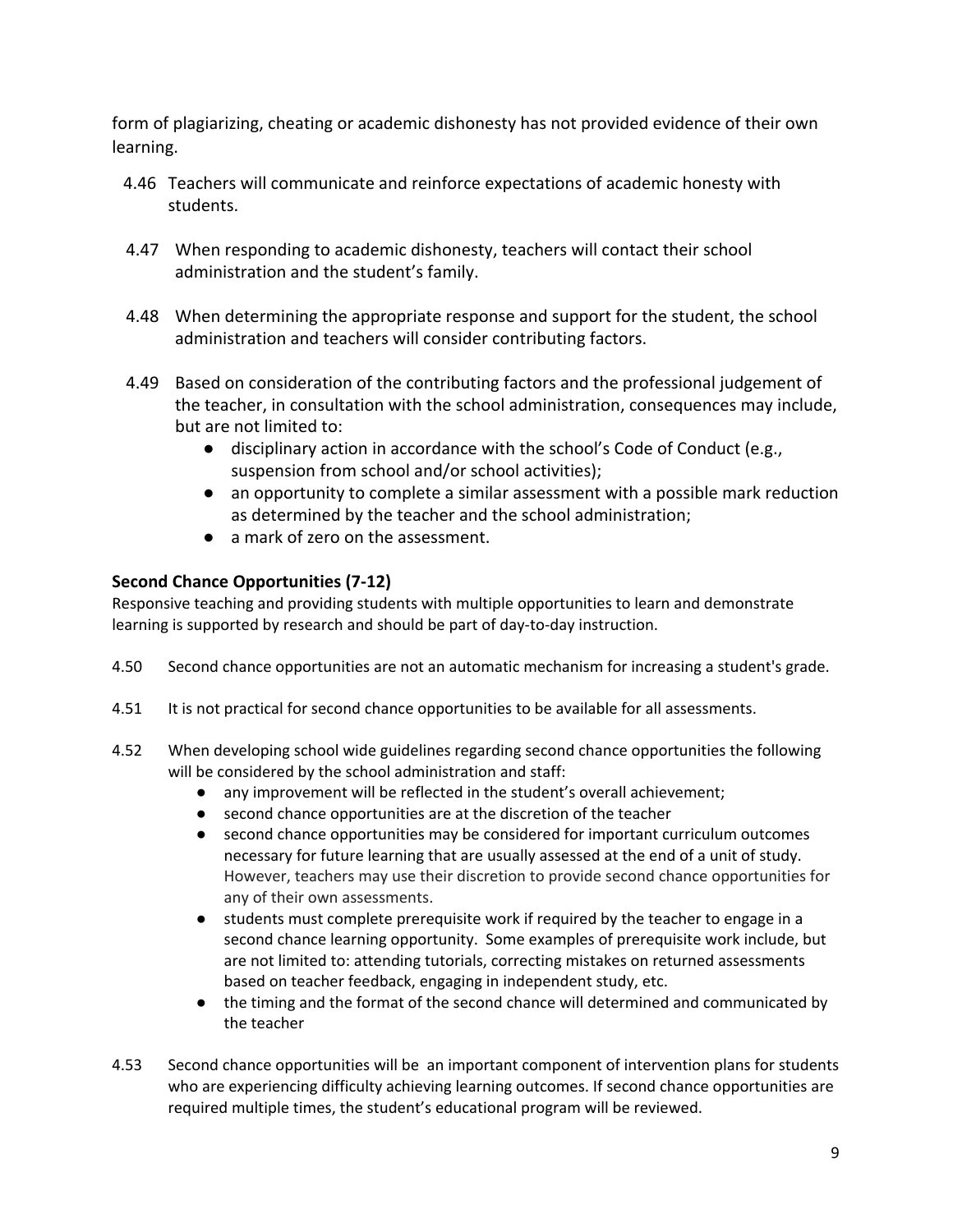#### **Second Chance Opportunities (10-12)**

- 4.54 With the exception of supplementary exams, second chance opportunities are not available for mid-year/final examinations.
- 5. Communication and Reporting

### **K-12 Regulations**

Reporting is based on evidence of student achievement of the provincial curriculum outcomes. Teachers will ensure that report cards are fully and properly completed and processed. Determining a student's level of achievement will involve the teacher's professional judgement and interpretation of evidence that reflects the student's most consistent level of achievement, with special consideration given to evidence that is more recent.

- 5.1 School administrators play a lead role in establishing expectations for communicating with students and families as part of reporting.
- 5.2 Each school will maintain formal and informal communication with students and families.
- 5.3 Formal methods of communicating and reporting will occur throughout the year as outlined by NLESD.
- 5.4 Teachers will use all evidence of student learning and achievement to determine the student's level of achievement, which includes achievement of curriculum outcomes, as demonstrated to that point in time.
- 5.5 Schools will develop procedures to maintain the privacy and confidentiality of student achievement data and related reports.
- 5.6 Schools will communicate year end achievement results and programming requirements for all students to the receiving school or to teachers in the following grade.
- 5.7 Individual teacher(s) will notify families, as soon as possible, of significant concerns with the level of a student's academic achievement or behavior in a particular subject area(s) or grade level.
- 5.8 A member of the school administration team will review all report cards before distribution to students and families.
- 5.9 Each school will host a Curriculum Orientation Session to occur by the end of September of each school year.
- 5.10 The Associate Director of Programs will communicate the timeframe of the reporting periods for the upcoming school year by the end of the previous school year.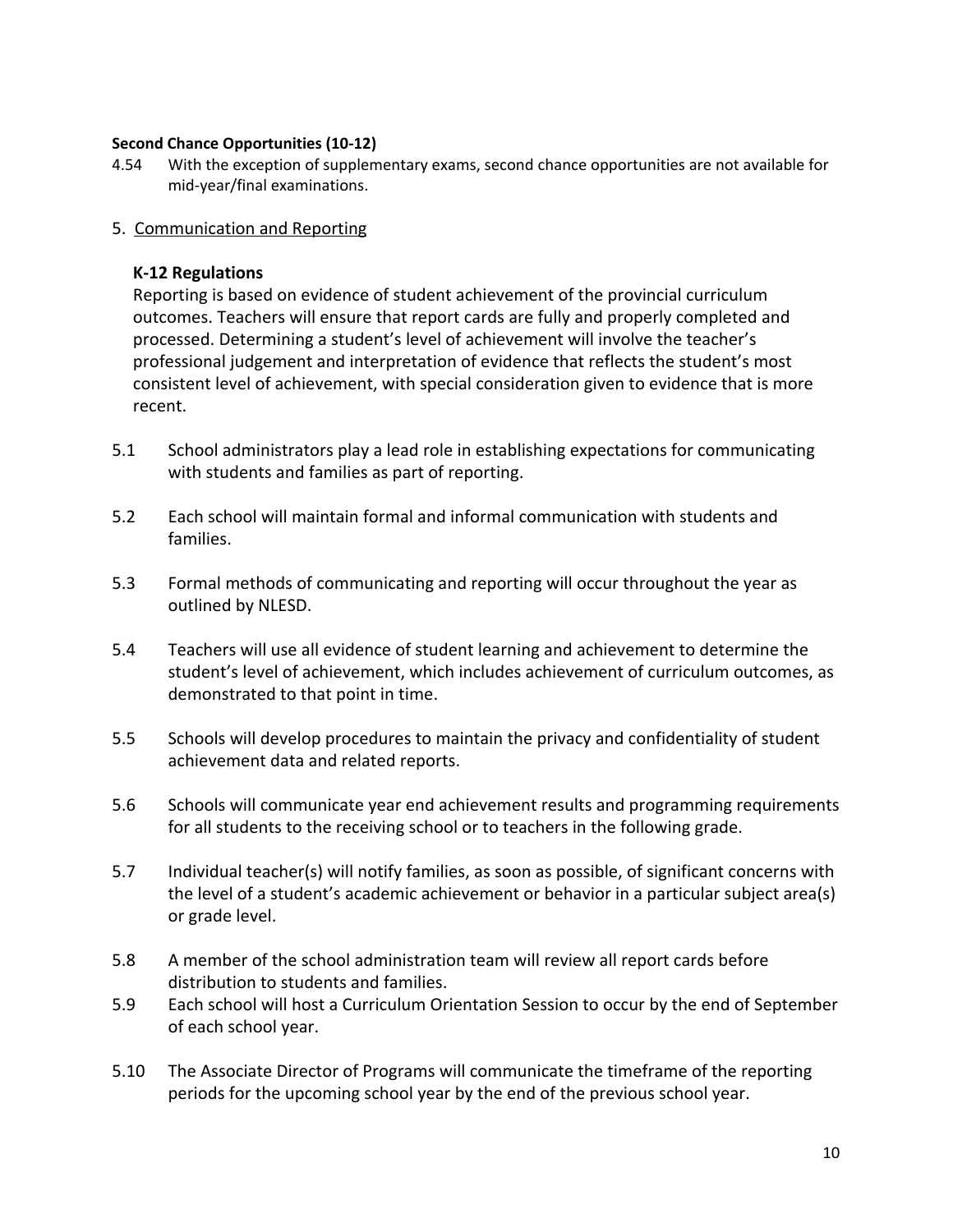- 5.11 All schools will host a minimum of two formal family-teacher conference sessions each year. Additional reporting conferences may be held at the discretion of the school. These sessions will include an evening component to accommodate families who are unable to attend during the afternoon. Schools can use up to five hours of instructional time per year for this purpose.
- 5.12 In addition to regular communication with families, anecdotal progress reports based on identified outcomes will be completed and attached to reporting forms for students on alternate courses and programs.
- 5.13 For all reporting periods other than the final report, where there is a significant lack of assessment data as a result of extraordinary circumstances (i.e, extended excused absence) achievement will be noted on the report card as being Unable to Evaluate (7-12)/Insufficient evidence (refer to K-6 Report Card Guide). The school administration will be informed by the teacher.

## **7-12 Regulation**

5.14 Final marks in range of 46 to 49% are not permitted except for Public Exam courses.

## 6. Programming Decisions and Student Placement

### **K-12 Regulation**

6.1 Programming and placement decisions are made in the best interest of the student's achievement level and ability to meet the required program outcomes. These decisions should take into consideration the student's cognitive, academic, social, and emotional strengths and needs.

### **K-9 Regulations**

- 6.2 In Kindergarten to Grade 9, students will progress with their peers to the next grade level. However, in extenuating circumstances, upon recommendation of the Student Placement Team, a student may be retained or accelerated once.
- 6.3 Each school will form a Student Placement Team by mid-year if they are considering retention or acceleration. This team will consist of, but not be limited to: the school administration; guidance counsellor; and teacher(s). Additional supports will be documented, and the school's Senior Education Officer consulted. This process will require notification to families outlining the supports that the school has put in place, as well as the additional supports that are required for the student to be successful. Consultation with Student Support Services and program specialists will occur when necessary.
- 6.4 All means of addressing student needs shall be exhausted before retention is considered. Any recommendation and appropriate documentation for the possibility of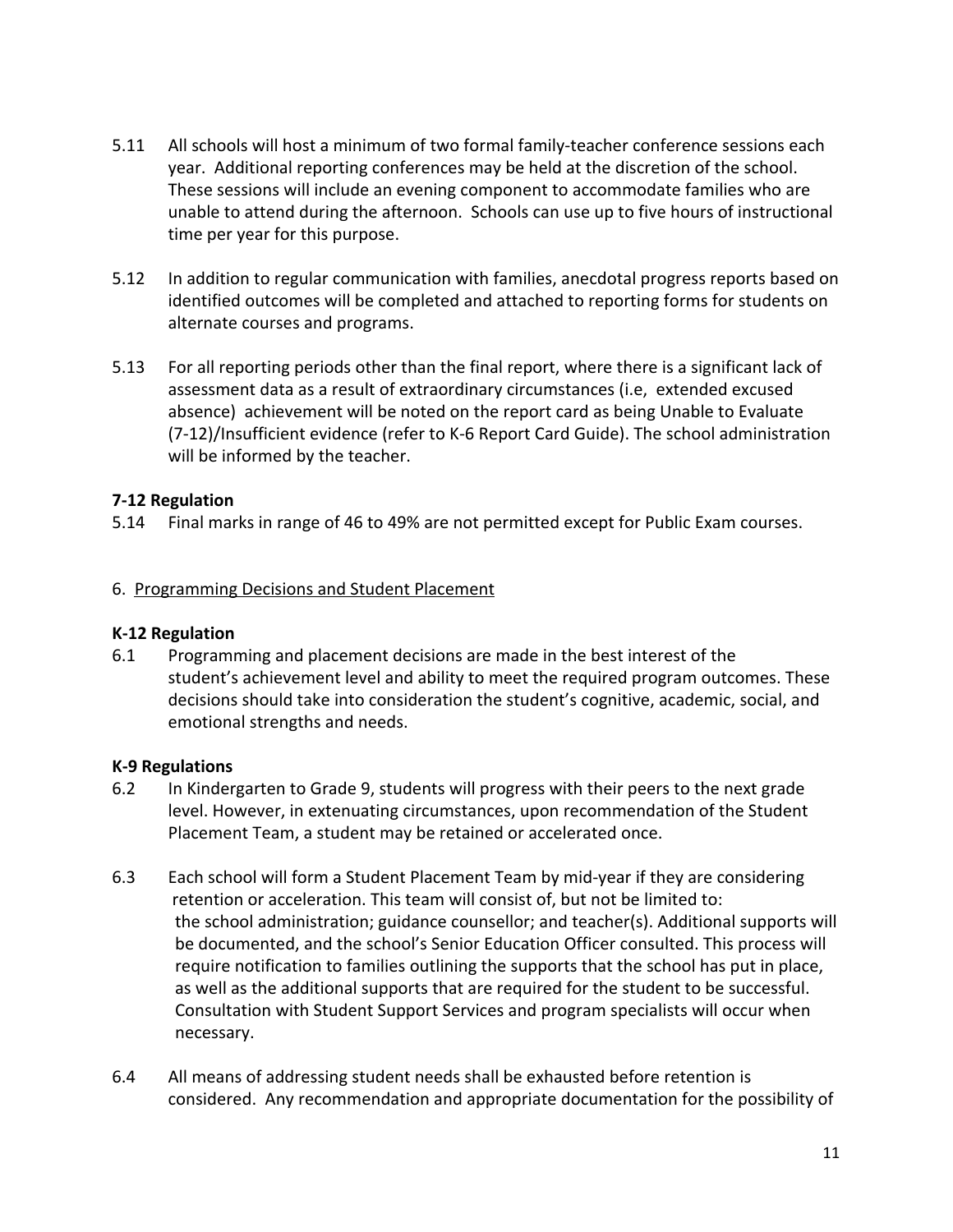retention will be submitted for approval to the Family of Schools Senior Education Officer by the end of April. Any student being retained must have supports documented or an IEP where appropriate. Consultation with Student Support Services and program specialists will occur when necessary.

- 6.5 In the rare circumstance where a Student Placement Team considers retention to be the most appropriate option, the student will remain at the current grade level for an additional year. The year of retention must not be a repeat of the previous year. It must be a carefully planned set of experiences to address identified needs in the student's support plan or IEP where appropriate. Consultation with Student Support Services and program specialists will occur when necessary.
- 6.6 If a student significantly exceeds program or subject expectations/outcomes, then the student may be considered for acceleration. Requests for acceleration will be referred to the regional Assistant Director of Programs.
- 6.7 All decisions related to retention or acceleration are subject to appeal via the NLESD appeals procedure.

## **7–9 Specific Guidelines**

6.8 Schools should have a minimum of two information sessions related to student programming choices for Level I. At least one session should be offered for students and one session should be offered for families.

# **10-12 Specific Guidelines**

6.9 Administration and teachers with other appropriate personnel, in consultation with the student and family, will determine the appropriate program. In most circumstances for students beginning Level I, the default course selection will be the Academic Program.

# 7. Appeals

### **K-12 Regulations**

- 7.1 Schools must ensure that families and students, when appropriate, are informed of their right to appeal decisions related to assessment, evaluation, and reporting.
- 7.2 All decisions regarding assessment, evaluation and placement may be appealed by a family of a student, or by a student who is 19 years of age or older.
- 7.3 All appeals regarding assessment, evaluation, and student placement decisions will follow the process defined by the District's Appeals Policy (GOV-101).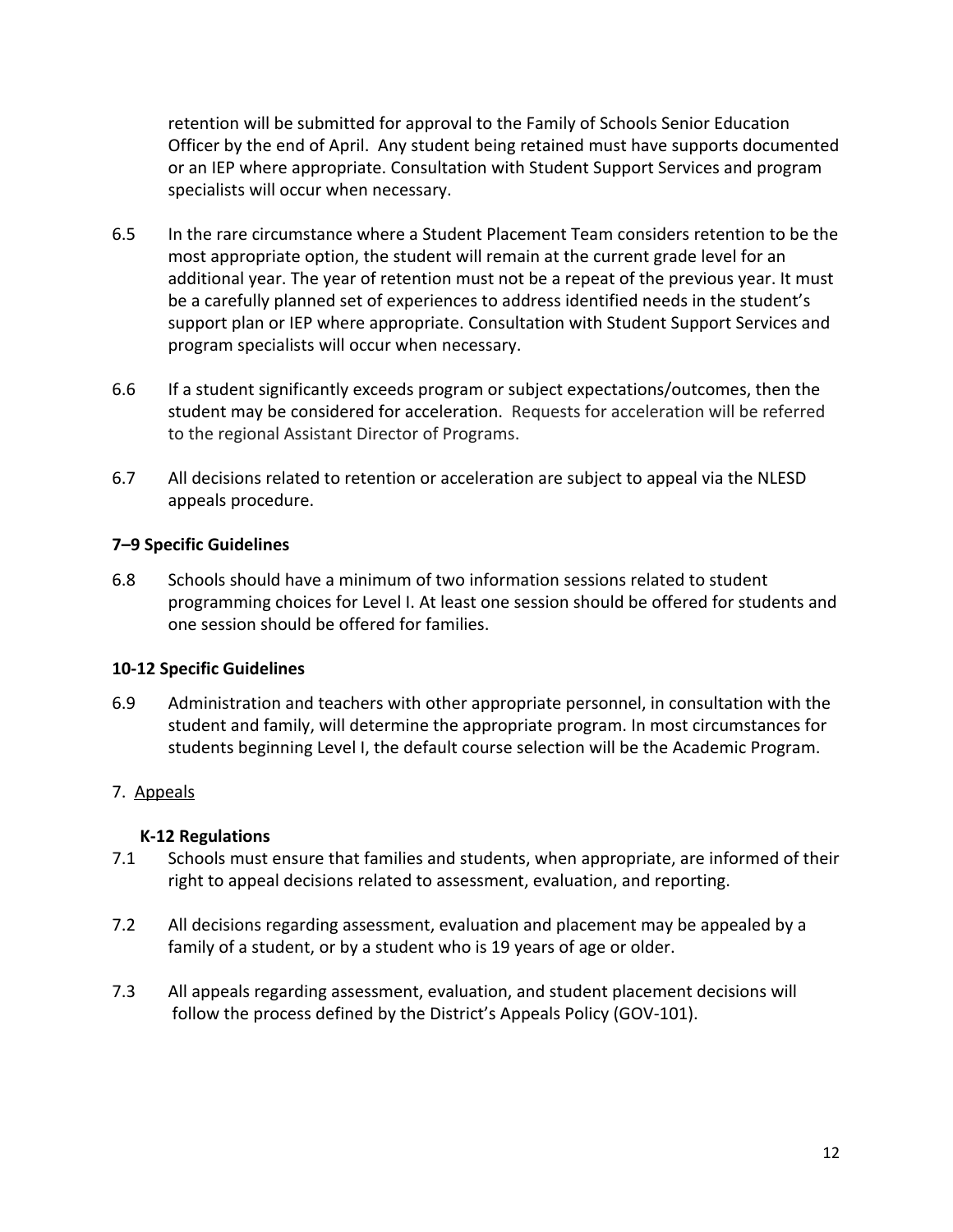## **Appendix A**

# **Proactive Planning and Escalating Levels of Interventions**

## **i).Proactive Planning and Support - Assignment Completion**

Schools will use a number of strategies to help prevent and/or address late and missed assignments. Proactive planning and strategic support should include the following components:

- 1. Providing communication by administrators and teachers to students and families regarding clear expectations of student responsibilities for the completion of assignments;
- 2. Explaining to students the relevance and value of completing assignments for their overall achievement and as evidence of one's learning;
- 3. Assigning a minimum number of relevant and engaging assignments specifically targeted to key curriculum outcomes;
- 4. Completing assignments in stages during class time where possible, with the teacher monitoring progress and providing descriptive, frequent and timely feedback support to ensure a higher level of completion.

### **ii).Escalating Levels of Intervention Process**

Below are some effective Escalating Levels of Intervention practices that can be incorporated into a School Wide Intervention plan:

1.**Teacher/Student Conference (Teacher Initiated).** Determine supports which may be required for future success. Discussion around attendance, academic priorities, goal setting, time management, work habits and study skills. A student contract could be used at the teacher's discretion.

2.**Communication with families (Teacher, Guidance or Administrator Initiated)**. Types of effective communication include: phone call, email, meeting with family, etc.

3*.* **Tutoring/Extra Support (Teacher Initiated or Teacher Supervised, Peer Tutoring, Tutoring for Tuition, Tutoring Work Experience Program, etc.)***.* To ensure access and success for students, a variety of tutoring/extra support options should be explored.